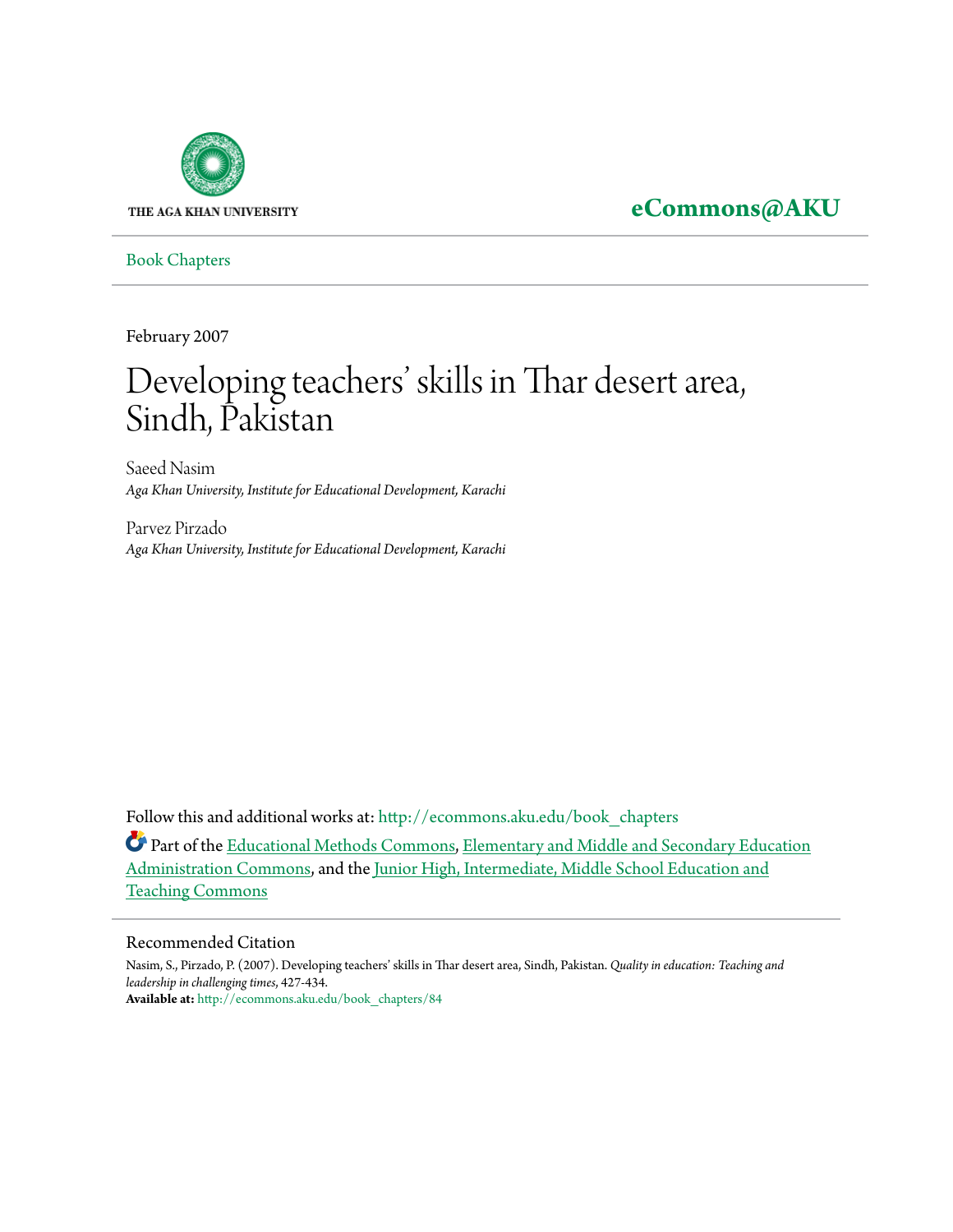### **Developing Teachers' Skills in Thar Desert Area, Sindh, Pakistan**

*Saeed Nasim, AKU-IED, Pakistan Parvez Pirzado, AKU-IED, Pakistan* 

### **Abstract**

*This paper aims to present AKU-IED's experiences about working in the Thar Desert Area of Sindh. AKU-IED aimed to develop teachers' skills and to help them provide quality education to the children of the said underprivileged and remote area of Pakistan.* 

### **Background**

Tharparkar is one of 23 districts in the Sindh province of Pakistan. Tharparkar borders with India on two sides; in the East are two districts of India i.e, Barmer and Jaisselmir, and in the South is the Indian desert of Rann Kuchh. According to the Population Census of 1998, Tharparkar is the largest Hindu populated area of Pakistan. Its share of Hindu population is approximately 24%. The co-existence of Hindu and Muslim customs in Tharparkar has created a very rich local culture. The area is mostly rural with an urban population of approximately 4%. The total population of this district is less than a million, standing at 914,291. The split between men and women is pretty close, standing at 499,859 and 414,432 respectively. Tharparkar is a desert area extremely deficient of natural resources; subsistence agriculture is dependent on rain which is not sufficient.

A day in a Thari village starts for women as early as 5.30 a.m., i.e. before the sunrise. As Tharparkar suffers from drought, one million people there rely on sporadic rainfall for their survival. The sources for getting drinking water are stagnant rain water stored in ponds or a few sweet water wells. Women are responsible for fetching drinking water, and in some cases they need to walk for an hour to fetch the water from a nearby pond or well. Therefore, normally females wake up earlier than male members. After fetching water they prepare breakfast and offer it to the males and the children. After breakfast, the male members leave for work, which includes animal grazing, collecting fodder for animals, collecting firewood etc; females, however, continue to work at home, and their tasks include cleaning the home, washing clothes, doing needlework and other such work. They then make lunch for the children, who also take the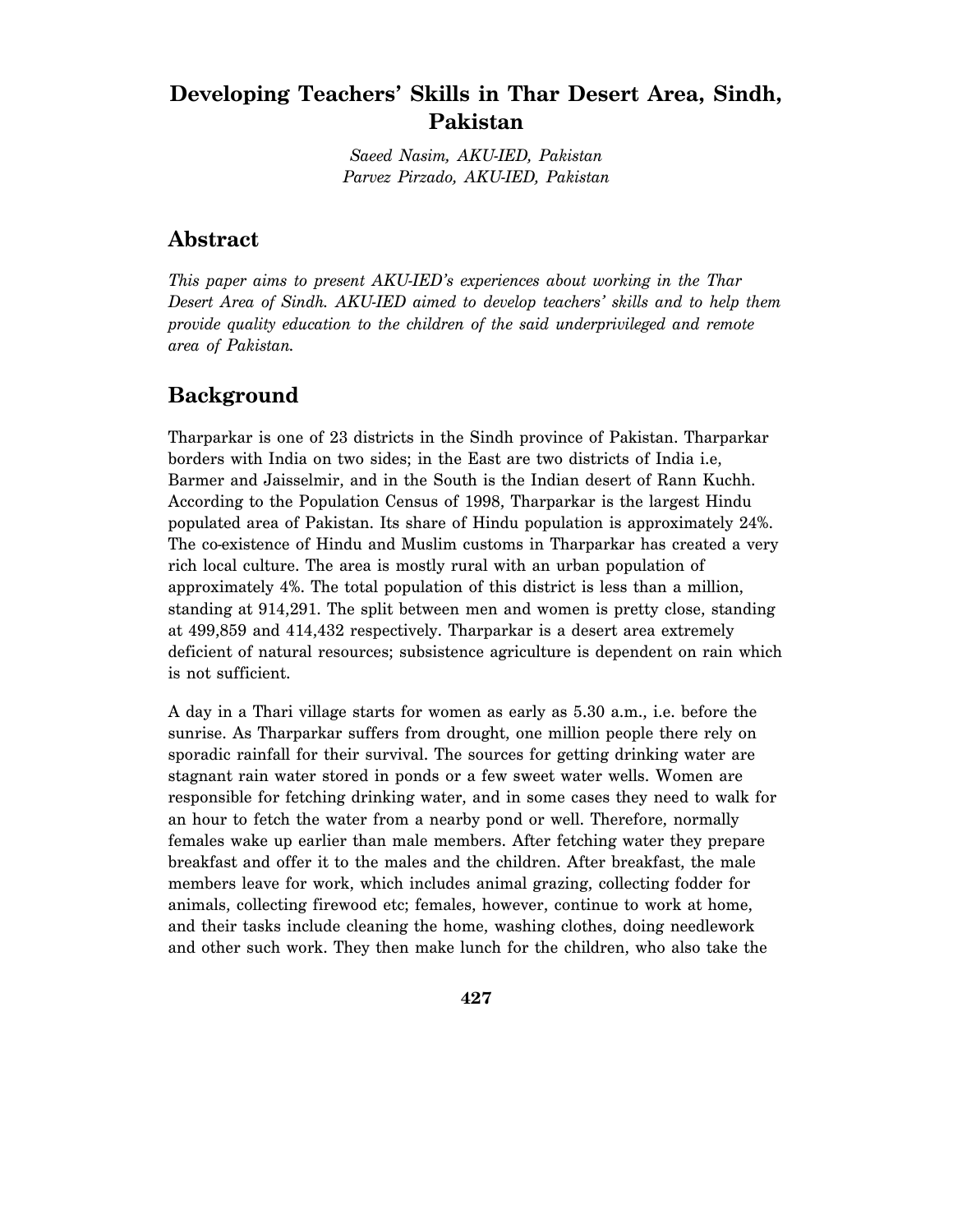meal to the male members in the fields. They continue the same work till sunset. At sunset they prepare dinner and take the meal together with the male members, who have returned from work by then. They usually go to bed early, as there is not any arrangement for proper lighting at night.

Government Boys Primary School Harijan Colony is a typical Thari school in a small village of District Tharparkar, commonly known as Thar. There are two small rooms for this school, which are locally known as '*Chaunra*' (small rooms in round shape with the roof made of straws). There are two teachers appointed for this school, one in each *Chaunra*, teaching students from Class 1 to 5. Like majority of the schools in Thar, this is also a multi-grade school, where one teacher is responsible for teaching the students belonging to different grades in one room.

The geographical structure of Tharparkar consists mostly of deserts and barren tracts of sand dunes covered with thorny bushes. Villages are scattered sporadically, yet there is a lack in communication facilities, as a result of which most people in the rural areas have less exposure. Like many other parts of the province, the data regarding education in Thar is also not impressive. Almost half of the children within the school going age remain out of school. A major reason why children in Thar exist in such a condition is because of an appalling standard of education. As a result, there is little incentive for parents to send their children to school. To improve the quality and access to the education, the Thardeep Rural Development Program (TRDP), in collaboration with AKU-IED, developed a Mentoring Programme for teacher development under the Child Rights Protection Project. Teacher training is the core activity of this project and is assumed to be the most critical facotr in providing sustainable improvement in the quality of education.

Uttam Chand was one of the participants of the mentoring program. Before the training, Uttam's school was a traditional silent school, where children dared not to speak whenever the teacher was around. Children preferred to go to the carpet making unit (locally known as '*Khaddi*') instead of coming to school due to the strictness of the teachers and the threat of corporal punishment. But now, Uttam's school is full of children, who are able to enjoy themselves at school.

The girls' participation in terms of their numbers and their contribution to the classroom learning is also significant. Children seem comfortable with smiling faces and stay busy in different activities.

Uttam shared that before that training he was of the view that the only responsibility of the teacher was to teach children how to read and write and for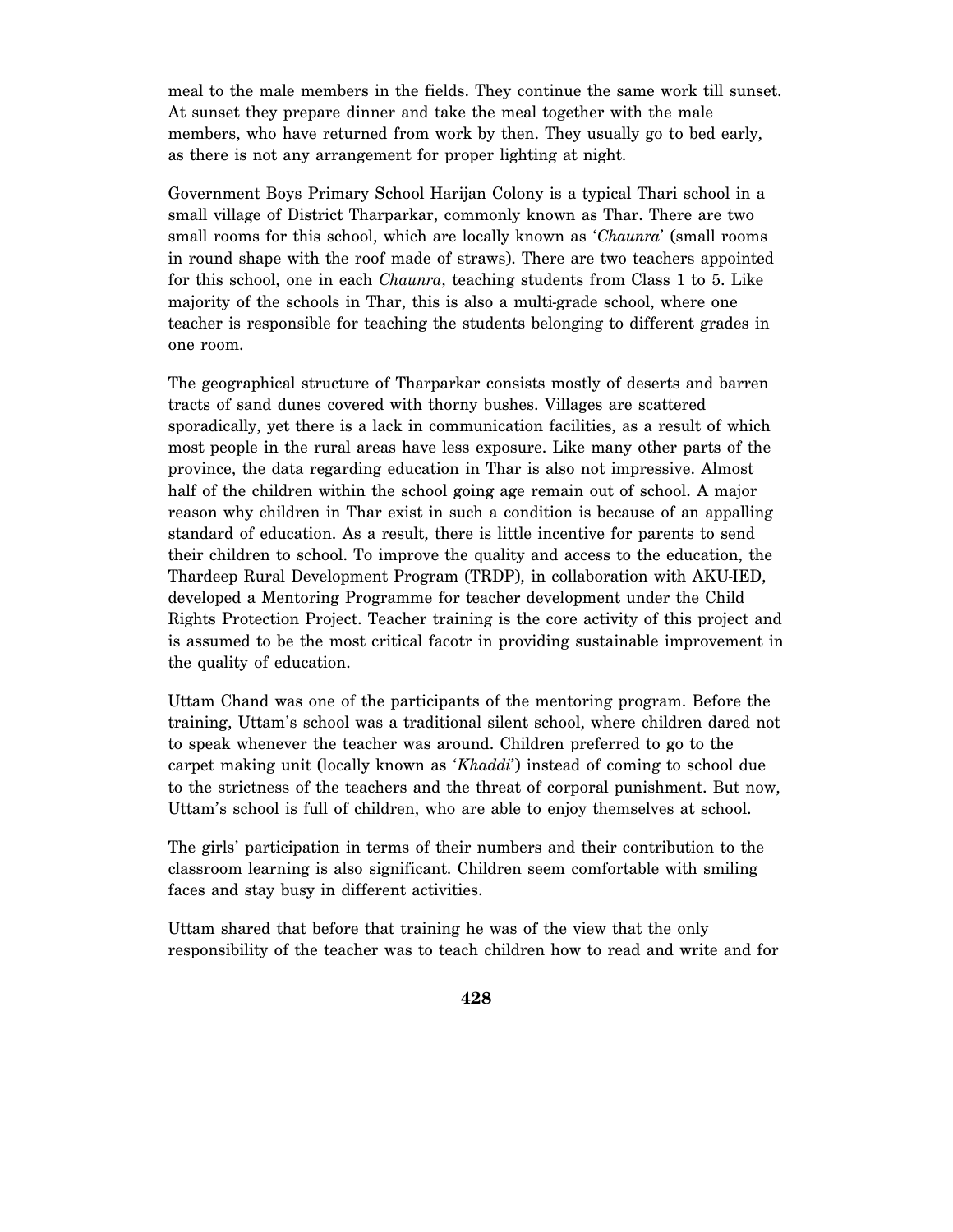that purpose strictness is the best strategy to maintain discipline in the classroom, so that children can stay focused. But now he feels that he was wrong. Now he is of the view that children can only be made to focus when they are relaxed and involved in the teaching and learning process; and this can only be possible when a teacher uses strategies that are both interesting and enjoyable for children.

Uttam now uses a variety of activities, which include group work, drawings, experiments, and brainstorming. Now he encourages children's participation in teaching and learning by asking questions, and by encouraging them to take the lead and by appreciating them.

Training has helped Uttam a lot, and he now feels that his class is full of life. He has also helped out other teacher in the school in using the strategies that he learnt during the training. Children are also proud of being at school and they respect their teacher, and the feeling is mutual.

The state of education in rural Sindh is very alarming. Tharparkar is one of the neglected districts of Sindh regarding the provision of education for children in rural areas. There is a lack of educational facilities and high gender disparities exist. There are only 3676 primary schools for the population of 0.235 million children (4-9 years), and alarmingly more than 50% of the children are out of school. The educational facilities for girls are far lower than boys. There are only 447 primary schools for girls as compared to the 3676 total primary schools in the district. Consequently, most of the girls are restricted to staying at home, and if some of them are able to reach the boys' schools, their chances of dropout increases. The dropout rate in Tharparkar is 21% (SEMIS 2003-2004). The training mechanism is not sufficient as there are few training opportunities and teachers are poorly trained.

### **The Programme**

A Certificate in Education Programme: Primary Education course was conducted by the AKU-IED for 25 selected Master Trainers from Thar. The emphasis of the course was on mentoring and it aimed to improve the content knowledge of teachers while introducing them to innovative teaching methodologies, curriculum development and relevant educational issues. It also attempted to assist teachers in their personal development so that they may gain a better understanding of their own and their students' roles in teaching and learning. The programme focused on the teaching and integration of Social Studies, Science, Language, Mathematics, and Health Education.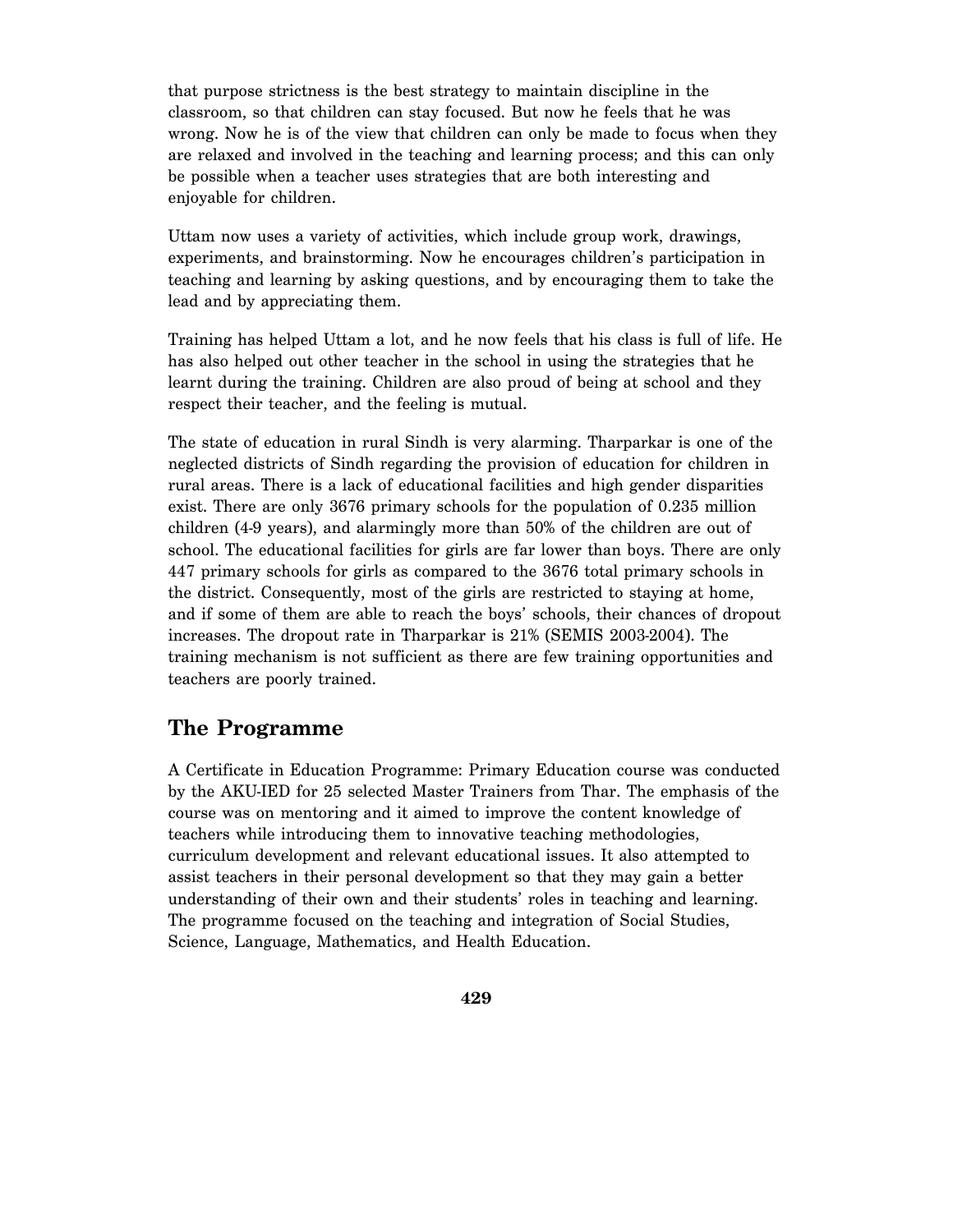In order to help the government primary school teachers of Tharparkar, the Mentoring Programme was initiated in three cohorts. The programme aims at enabling teachers to:

- Reconceptualize their professional knowledge, beliefs roles and attitudes as reflective teachers;
- Enhance their content knowledge, including health education and pedagogical skills;
- Develop their understanding about integrated curriculum;
- Improve their professional knowledge and understanding of how children learn;
- Develop an understanding of the role of assessment in enhancing student learning;
- Adequate level of commitment towards professional development

### **Successes of the Programme**

#### **Re-conceptualization of Mentors' Role as Reflective Practitioners**

The encouraging classroom learning environment facilitated the participants in rethinking about their prior knowledge and beliefs with regards to teaching and learning. Throughout the programme, participants were encouraged to critically examine their role as teachers and mentors, reflect on issues, discuss teaching strategies and discover alternative teaching and learning practices. A reflective dialogue between CPs and the course tutors was maintained throughout the course through the reflective journals that were maintained by the CPs. The CPs journal entries were descriptive in the beginning, but later moved towards critical description. In the beginning CPs seemed reluctant about sharing their personal views, but as the programme progressed the majority of the CPs became open and actively participated in discussions through classroom interactions and presentations. This helped them to build their confidence and presentation skills. Their action plans, discussions and presentations clearly demonstrated that they were able to challenge their own myths and personal theories of teaching and learning. As one of the participants said; "The programme helped me to realize that only meaningful education can bring about progress in our region."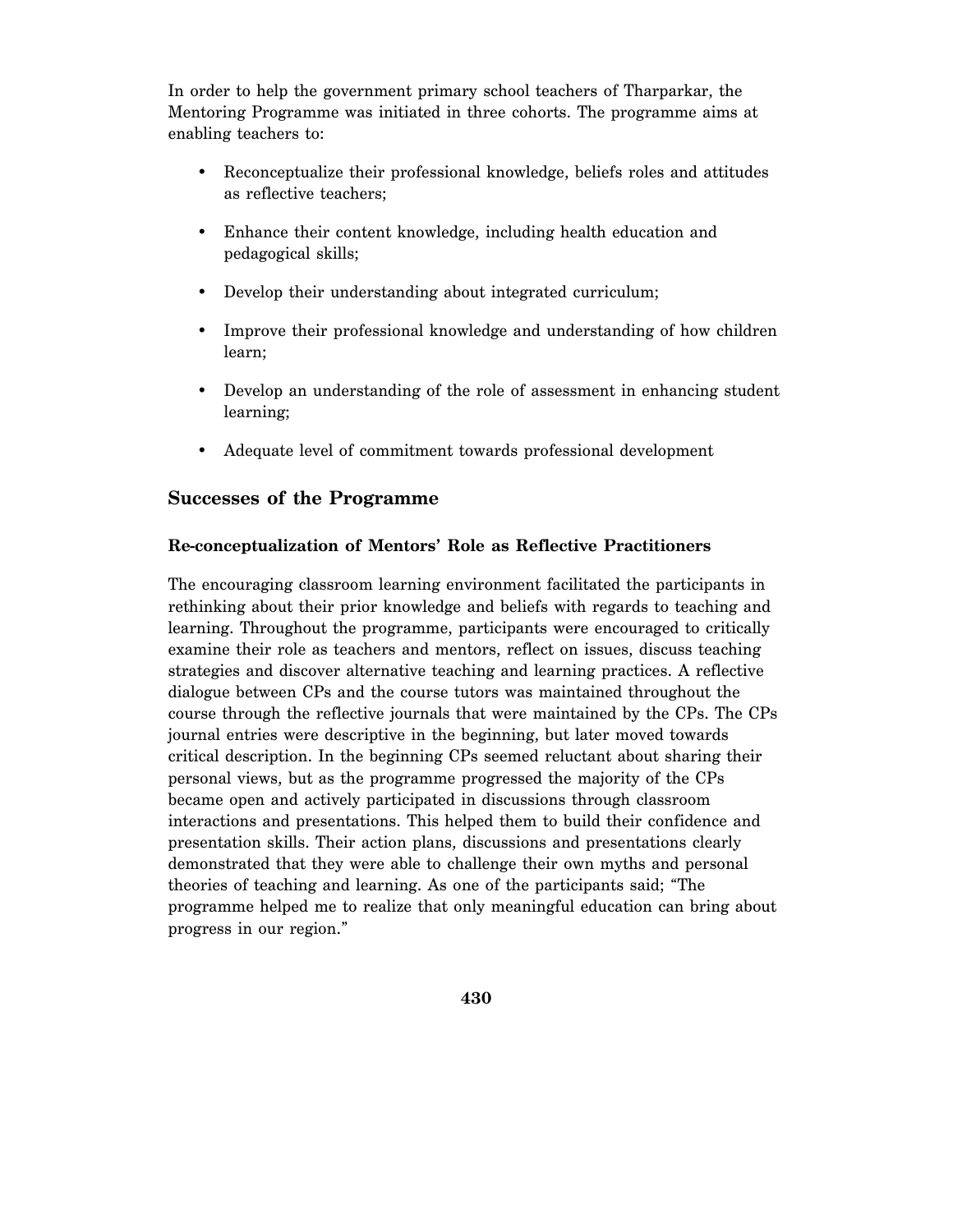#### **Enhancement of Pedagogical Content Knowledge**

CPs were able to use pedagogy as a tool for improving their content knowledge of science, maths, social studies and languages. This turned out to be quite an exciting experience for most of them. According to them, in the previous professional development programmes that they had attended, content knowledge was solely learnt through textbooks and instructional materials. However, in this programme, a wide range of instructional strategies were used in the four subject areas of language, social studies, science and mathematics teaching. The CPs were introduced to alternate methods and approaches of teaching these subjects, as well as to developing low-cost no-cost teaching and learning materials. During the classroom teaching and workshops, CPs were encouraged to choose topics that they usually find difficult to teach. They were enabled to assess and improve their own level of pedagogical content knowledge through different instructional strategies.

They were also able to analyze the curriculum and see the relationship between curriculum and textbooks. As one participant said:

My initial beliefs were that the Curriculum is a sacred document and teachers have no role in it. However, after the input of facilitators I got knowledge of curriculum and textbooks.

Sessions on health education were quite significant for the CPs as they viewed health education as an essential ingredient for quality education. The sessions helped CPs to learn more about health education practices in schools and the role of community in education. The sessions also enabled the CPs to understand the complexities of children's learning difficulties.

#### **Developing Understanding of Alternative Pedagogical Approaches**

The concept of the child-centered approach to teaching and learning was dealt with throughout this programme. Other instructional approaches such as cooperative learning, action learning, constructivism were also introduced, and the CPs were able to practice these strategies within their groups and in their respective schools. CPs were introduced to various learning activities, learning theories, principles and instructional techniques for learning; both with the children and adult learning approaches. Their understanding of andragogical and pedagogical approaches, and the importance of multiple intelligences in the teaching-learning process was enhanced. CPs also had an opportunity to develop their skills in classroom management, team teaching, observation and giving feedback.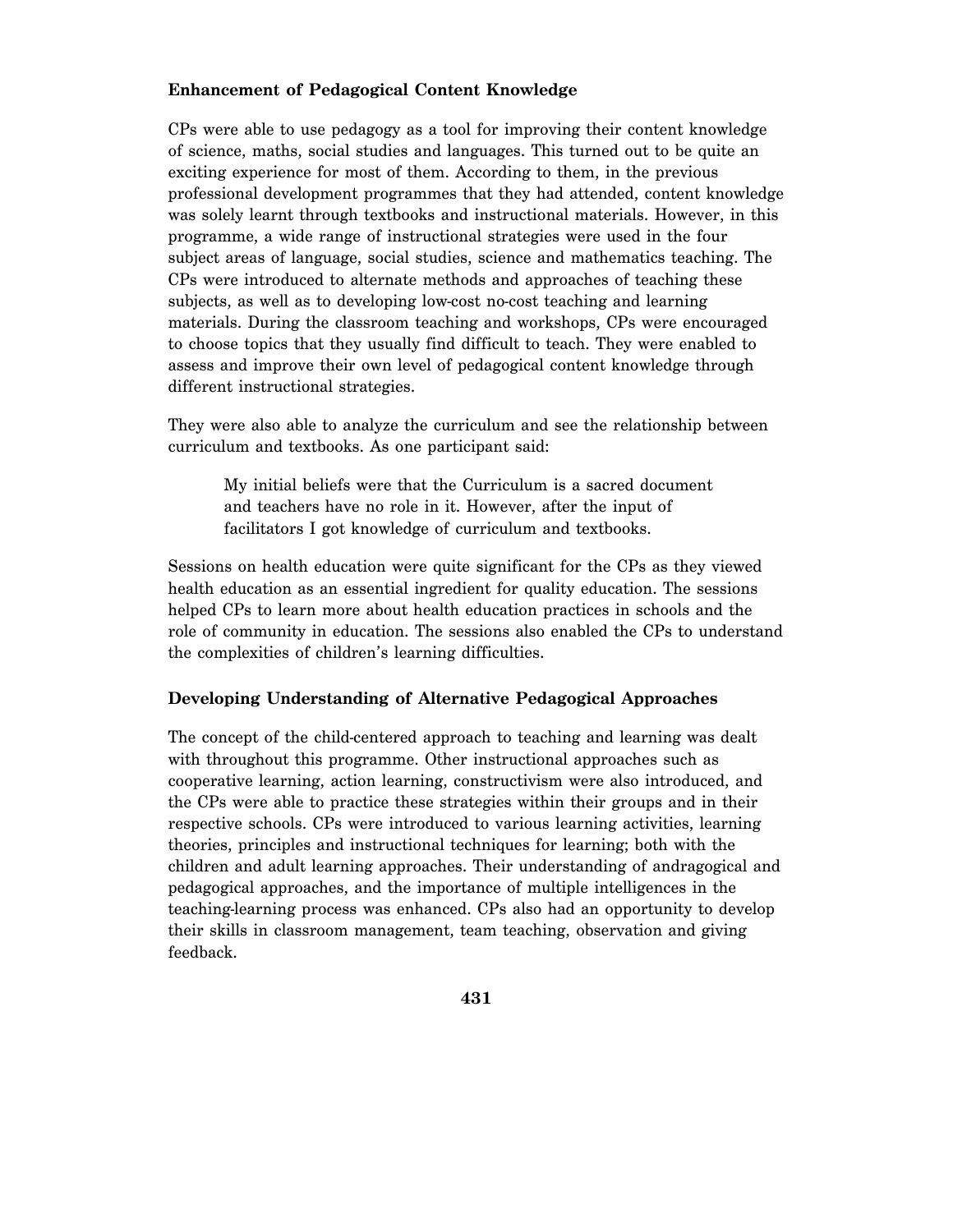#### **Enhancing Understanding of Micro-teaching / Multi-grade Teaching**

CPs' were engaged in micro-teaching sessions for the purpose of trying out newly learnt teaching strategies. These sessions also aimed at building the participants' confidence through the support and feedback given to them by their colleagues and tutors.

Micro-teaching sessions were often followed by reflective sessions, during which CPs discussed alternatives for improving students learning outcomes. The CPs were also introduced to effective ways of conducting multi-grade teaching.

The general problems of curriculum integration, classroom management and material development were also discussed. Lesson plans that had been used in the micro-teaching sessions were developed further and used by the CPs for multi-grade teaching in schools. This enabled the CPs to sharpen their multigrade teaching skills.

#### **Improving Professional Learning**

CPs' evaluation about the programme suggests that they found the programme quite exciting and challenging. As one of the CPs said; "It was the first programme of its nature and the first step as well." Learning about alternate approaches to student assessment, as an area of focus, seemed to be quite successful.

Assessment plays an essential role in improving students' learning. CPs were exposed to different types and techniques of assessment. They were introduced to the notion of the formative and summative assessment practices.

The participants analyzed their current assessment practices and implications of these for the students' learning. They were involved in discussions and debates about the alternative assessment practices that can be used for enriching students' learning. The CPs were able to differentiate between assessment and evaluation. Teachers' self evaluation was also discussed.

#### **Sharpening Lesson-Planning Skills**

Throughout the programme the CPs were engaged in developing lesson plans for teaching in their respective classrooms. This enabled them to develop their confidence in developing and modifying their lesson plans.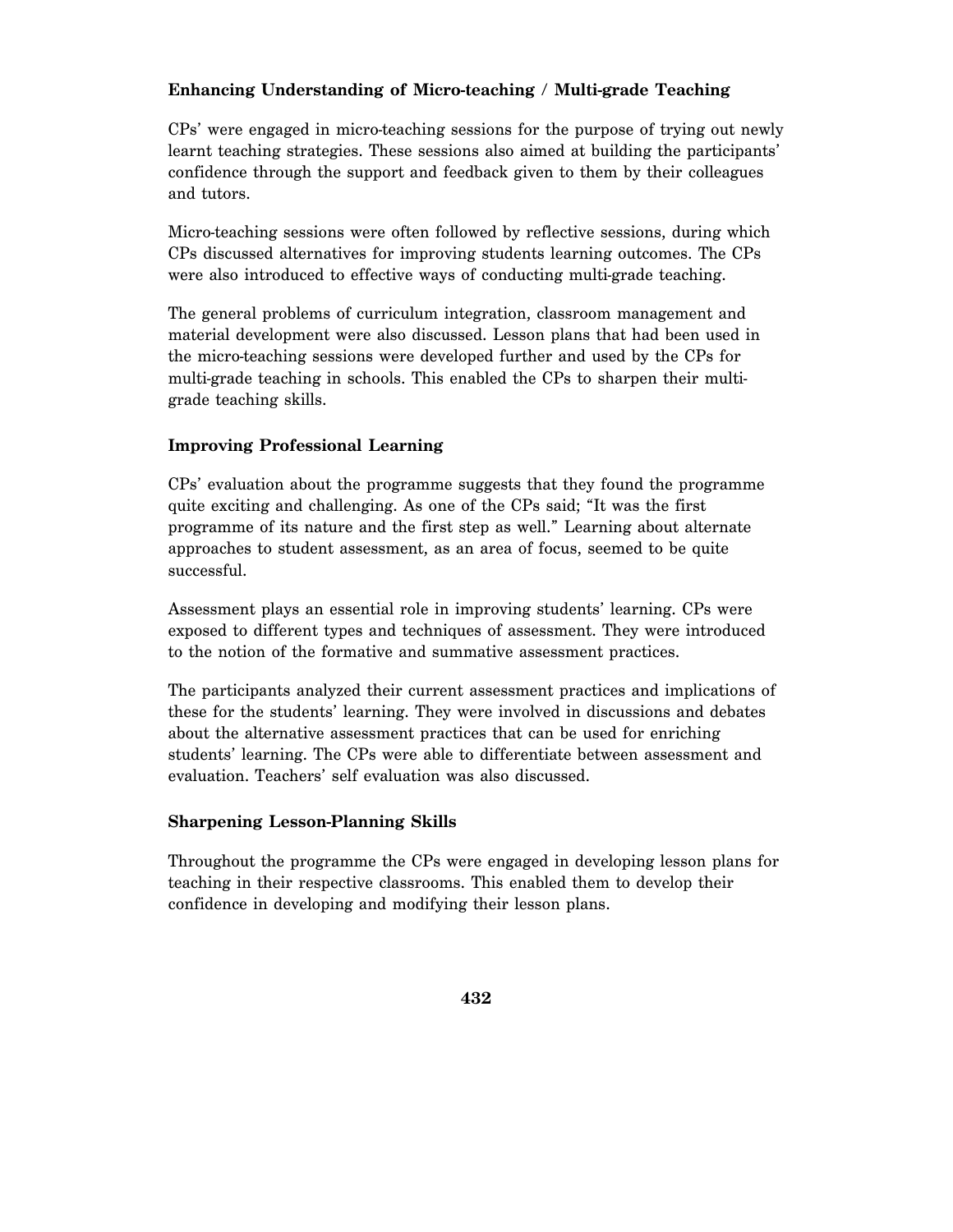As a result, the objectives and activities of their lesson plans showed careful, systematic and appropriate explanation of the concepts and procedures, with an added emphasis on the development of understanding, rather than learning by memorization.

Phase I of the programme enabled the participants to understand the role of a teacher, the notion of mentoring and the roles and responsibilities of mentor. As one of the participants said that:

Now I realized the roles of teacher and mentor. I was able to learn different approaches and at the same time I was able to enhance my content knowledge. The most important thing about this training is that the amount of respect that I enjoyed was tremendous and this I have never experienced before.

### **Challenges**

- Sustainability, particularly after the completion of the project;.
- Regular Monitoring at classroom level;
- Training of the teachers belonging to non-carpet weaving areas schools;
- Shortage of female resource persons;
- No proper usage of LRC in clusters;

# **Lessons Learned**

- Interactive collaboration between the three main service providers (AKU-IED, TRDP and EDOs Education Tharparkar/Mirpurkhas) helped in the smooth implementation of the programme activities;
- EDO's (Education) active involvement in the programme activities enhanced Mentors' motivation in the programme;

# **Conclusion**

This programme has raised awareness and developed skills of spreading quality education throughout Tharparkar. All the stake holders realized their roles in this process. The Government Education Department, the NGO and the